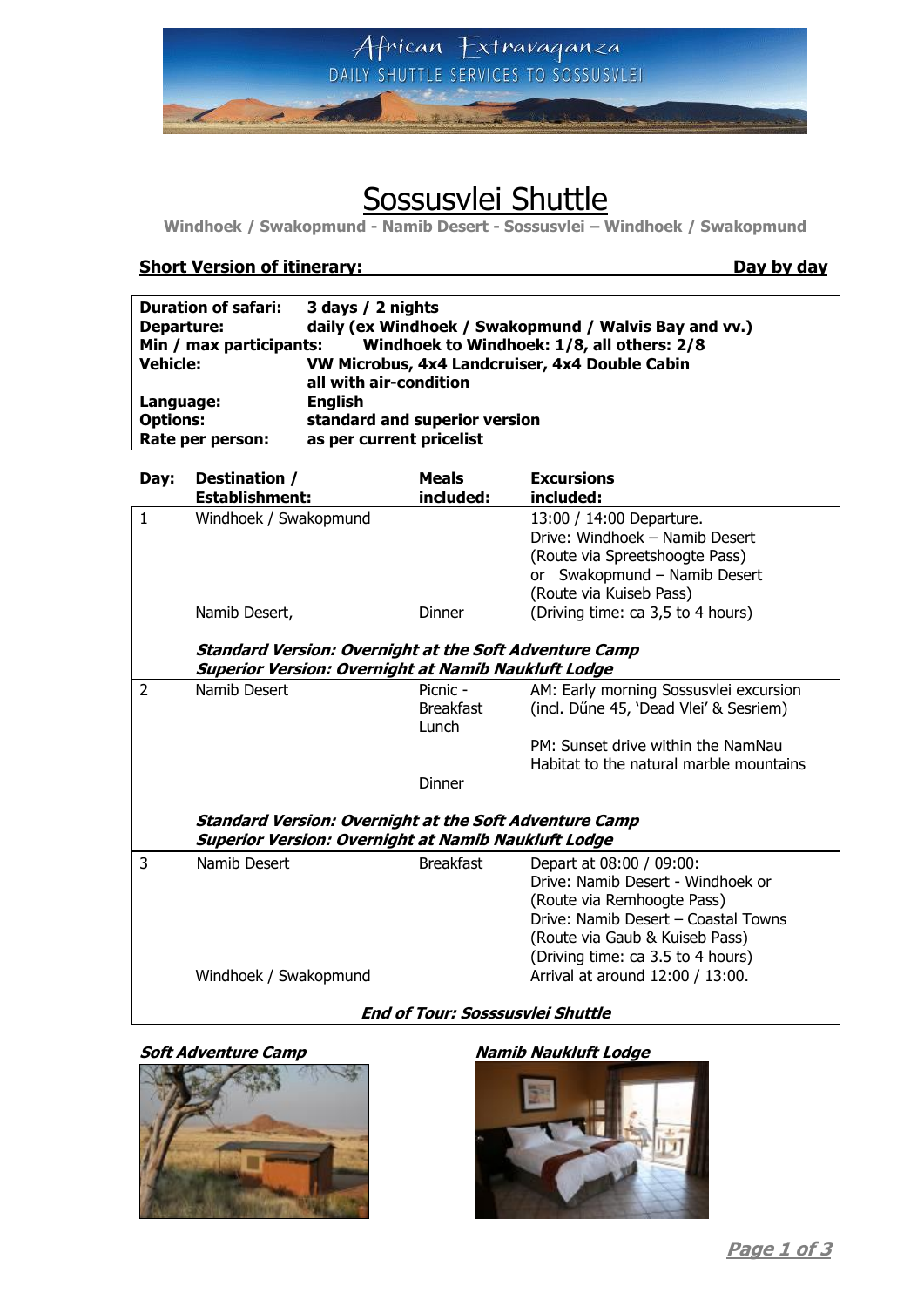

# *Sossusvlei Shuttle*

*Windhoek / Swakopmund - Namib Desert – Sossusvlei – Windhoek / Swakopmund Daily Departures: 3 days / 2 nights* 

# *Day 1: Windhoek – Namib Desert.*

**(app. 240 km on gravel road – ca 3.5 - 4 hours driving time)** You will be met at your establishment in the capital just before 14h00 (during Namibian wintertime – 13h00). Depart from Windhoek and we'll first pass the Kupferberg Pass. We drive along cattle farm land and see a few farmhouses along the way. The landscape is hilly and we can enjoy some nice views over fertile valleys. As we continue, the vegetation changes and the farmland is used for sheep and goat farming. We take the turn via the scenic and steep Spreetshoogte Pass. Enjoy an undisturbed view on top of one of the steepest passes in Namibia! We will stop at the small settlement Solitaire and continue to the beautifully set Namib Naukluft Lodge & Soft Adventure Camp. Both establishments are located on the private nature reserve: NamNau Habitat, which hosts a variety of desert adapted game like Springbok, ostrich, earth wolf, bat-eared fox and many more. **Standard Version: Overnight with dinner, bed and breakfast at the Soft Adventure Camp. Superior Version: Overnight on a dinner, bed and breakfast basis at Namib Naukluft Lodge.**

*Or* 

# *Day 1: Swakopmund – Namib Desert.*

**(app. 270 km on gravel road – ca 4 hours driving time)** You will be met at your establishment in the coastal town just before 14h00 (during Namibian wintertime – 13h00). Depart from Swakopmund and we'll first pass Namibia's harbour town Walvis Bay. We might pick-up more clients at the Walvis Bay lagoon and continue through the National Park: Namib Naukluft Park, which is the largest conservation area in Namibia. We pass the Vogelfederberg and drive through the Kuiseb Pass as well as the Gaub Pass before we stop at Solitaire, a small settlement. We shall arrive at the beautifully set Namib Naukluft Lodge & Soft Adventure Camp during the late afternoon. Both establishments are located on the private nature reserve: NamNau Habitat, which hosts a variety of desert adapted game like Springbok, ostrich, earth wolf, bat-eared fox and many more.

### **Standard Version: Overnight with dinner, bed and breakfast at the Soft Adventure Camp. Superior Version: Overnight on a dinner, bed and breakfast basis at Namib Naukluft Lodge.**

*Day 2: Namib Desert.* **(Total km for excursion: app. 240 km – duration app. 7 hours)**

An early morning rise with a snack before leaving enables you to arrive at Sesriem, the Park's gate at around sunrise. The route leads along and also across the Tsauchab dry riverbed, which has found a way through the dunes until it reaches the clay pan  $-$  the Sossusvlei. After a good rainy season – about every 7 to 10 years – the Tsauchab River runs in full flood and fills the Vlei with water. For months it remains here and offers a sensational scenery with a prolific birdlife.

The early morning sun offers spectacular pastel colours in the star-shaped dunes. This is the highlight for the keen photographer. Your first stop will be at Dune 45 before we continue to the Sossusvlei. Climb one of the dunes – there are plenty – and you might be overwhelmed by the sight of the dynamic and living desert!

Breakfast will be served in form of a picnic under one of the shady camel thorn trees, before you continue to the base of the 'Dead Vlei'. It is quite a walk over patches of dunes that are crossing your way. When you arrive you will be paid off for your efforts – the scenery is awesome!

We will visit the Sesriem Canyon, a 30 metre deep rift, before we return to our base Namib Naukluft Lodge and the Soft Adventure Camp for a late lunch.

During the late afternoon a sundowner-drive to the natural marble mountains on this 25,000 ha private nature reserve is included.

**Standard Version: Overnight with full board at the Soft Adventure Camp. Superior Version: Overnight with full board at Namib Naukluft Lodge.**